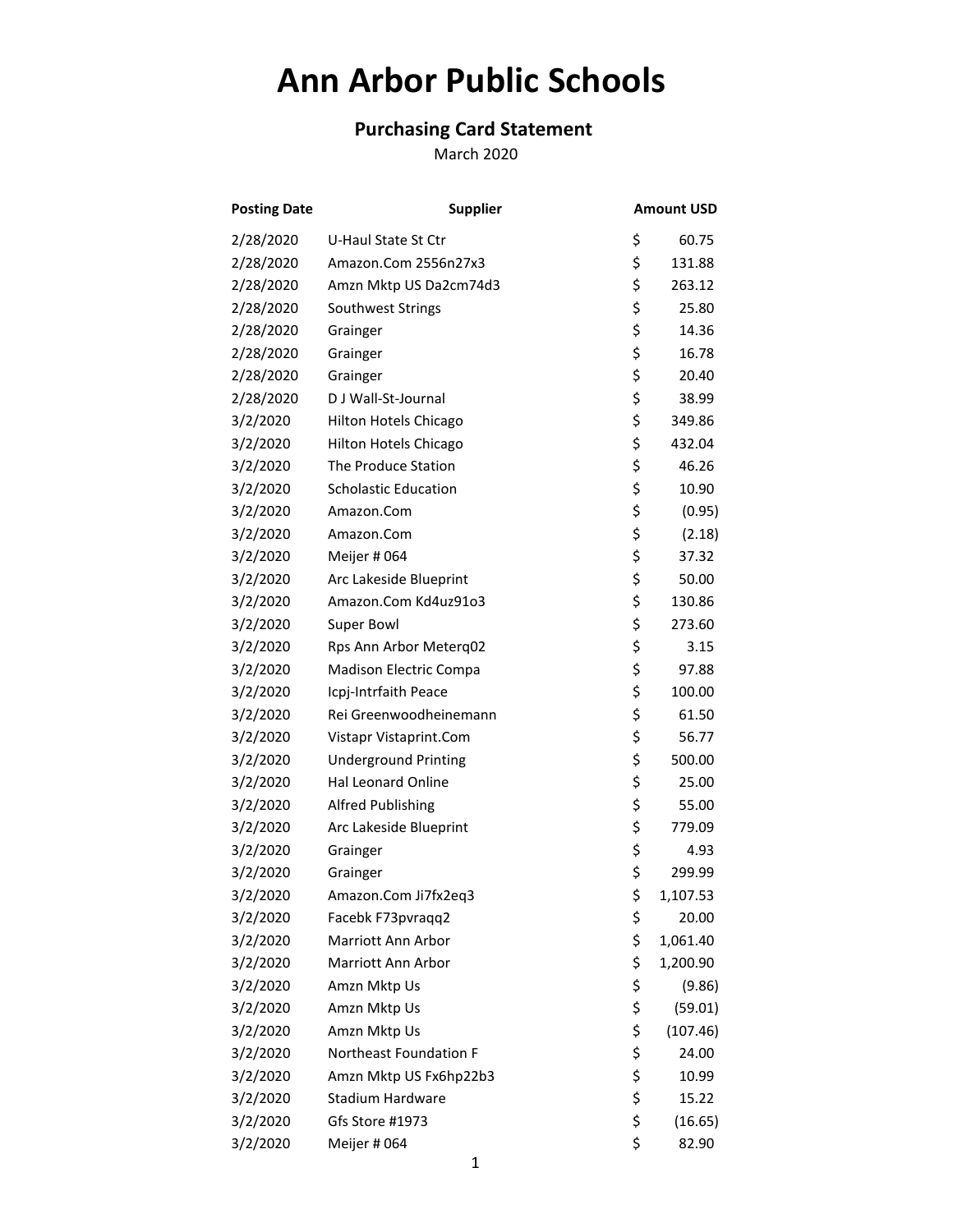| 3/2/2020 | Amzn Mktp US Es69f2ge3  | \$<br>25.92    |
|----------|-------------------------|----------------|
| 3/2/2020 | Amzn Mktp US Py7423x13  | \$<br>55.44    |
| 3/2/2020 | Samsclub #6667          | \$<br>9.96     |
| 3/2/2020 | Sq Mekuanenit Transpo   | \$<br>60.90    |
| 3/2/2020 | Amzn Mktp US Mr4ye4t43  | \$<br>160.17   |
| 3/2/2020 | Amzn Mktp US Ve0nv76a3  | \$<br>110.93   |
| 3/2/2020 | Amzn Mktp US Sx2um7iz3  | \$<br>20.99    |
| 3/2/2020 | <b>Act Usta Teamtns</b> | \$<br>20.00    |
| 3/2/2020 | Amazon.Com Amzn.Com/Bi  | \$<br>(32.21)  |
| 3/2/2020 | Amazon.Com              | \$<br>(80.10)  |
| 3/3/2020 | Mde Educator License    | \$<br>50.00    |
| 3/3/2020 | Apple.Com/Bill          | \$<br>0.99     |
| 3/3/2020 | Wm Supercenter #5472    | \$<br>28.85    |
| 3/3/2020 | Joc Sales Llc           | \$<br>1,144.55 |
| 3/3/2020 | Amazon.Com 4280k0y73    | \$<br>10.59    |
| 3/3/2020 | Amazon.Com 900m42233    | \$<br>12.41    |
| 3/3/2020 | Amazonmagzne P55fn3cj3  | \$<br>19.95    |
| 3/3/2020 | Amazon.Com Xx9ff5sh3 A  | \$<br>33.96    |
| 3/3/2020 | Amazon.Com Dw5290y33    | \$<br>50.08    |
| 3/3/2020 | Ferris State Universit  | \$<br>125.00   |
| 3/3/2020 | Amzn Mktp US 0t1pl3oc3  | \$<br>129.66   |
| 3/3/2020 | Indeed                  | \$<br>2.87     |
| 3/3/2020 | Indeed                  | \$<br>500.75   |
| 3/3/2020 | Amazon.Com 9v1zn3u53    | \$<br>31.48    |
| 3/3/2020 | Officemax/Officedept#6  | \$<br>189.49   |
| 3/3/2020 | Ticketprinting.Com      | \$<br>124.84   |
| 3/3/2020 | Amzn Mktp US C71od1d43  | \$<br>70.17    |
| 3/3/2020 | Usps Po 2502800106      | \$<br>4.60     |
| 3/3/2020 | Usps Po 2502800106      | \$<br>81.35    |
| 3/3/2020 | Target 00006346         | \$<br>6.90     |
| 3/3/2020 | Vistapr Vistaprint.Com  | \$<br>(3.22)   |
| 3/3/2020 | Ahmos Dext Ahmos Dext   | \$<br>32.62    |
| 3/3/2020 | Office Depot #1090      | \$<br>16.76    |
| 3/3/2020 | Officemax/Officedept#6  | \$<br>37.86    |
| 3/3/2020 | Office Depot #1170      | \$<br>54.44    |
| 3/3/2020 | Mi Museum Admissions    | \$<br>132.00   |
| 3/3/2020 | Boilers Controls & Equ  | \$<br>185.73   |
| 3/3/2020 | Boilers Controls & Equ  | \$<br>312.00   |
| 3/3/2020 | Boilers Controls & Equ  | \$<br>915.50   |
| 3/3/2020 | Boilers Controls & Equ  | \$<br>1,326.15 |
| 3/3/2020 | Amazon.Com Na4f33ni3 A  | \$<br>15.00    |
| 3/3/2020 | Amzn Mktp US Xh5I64tc3  | \$<br>20.48    |
| 3/3/2020 | Amzn Mktp US 7n0w42s83  | \$<br>388.98   |
| 3/3/2020 | Amzn Mktp US K800p1sj3  | \$<br>505.74   |
| 3/3/2020 | Amzn Mktp US Uc6mh2ca3  | \$<br>518.64   |
| 3/3/2020 | Amazon Web Services     | \$<br>14.80    |
| 3/3/2020 | Amzn Mktp US Bu86k41t3  | \$<br>6.99     |
| 3/3/2020 | Amzn Mktp US Hq2087k53  | \$<br>26.49    |
| 3/3/2020 | Amzn Mktp US Rz93856t3  | \$<br>30.78    |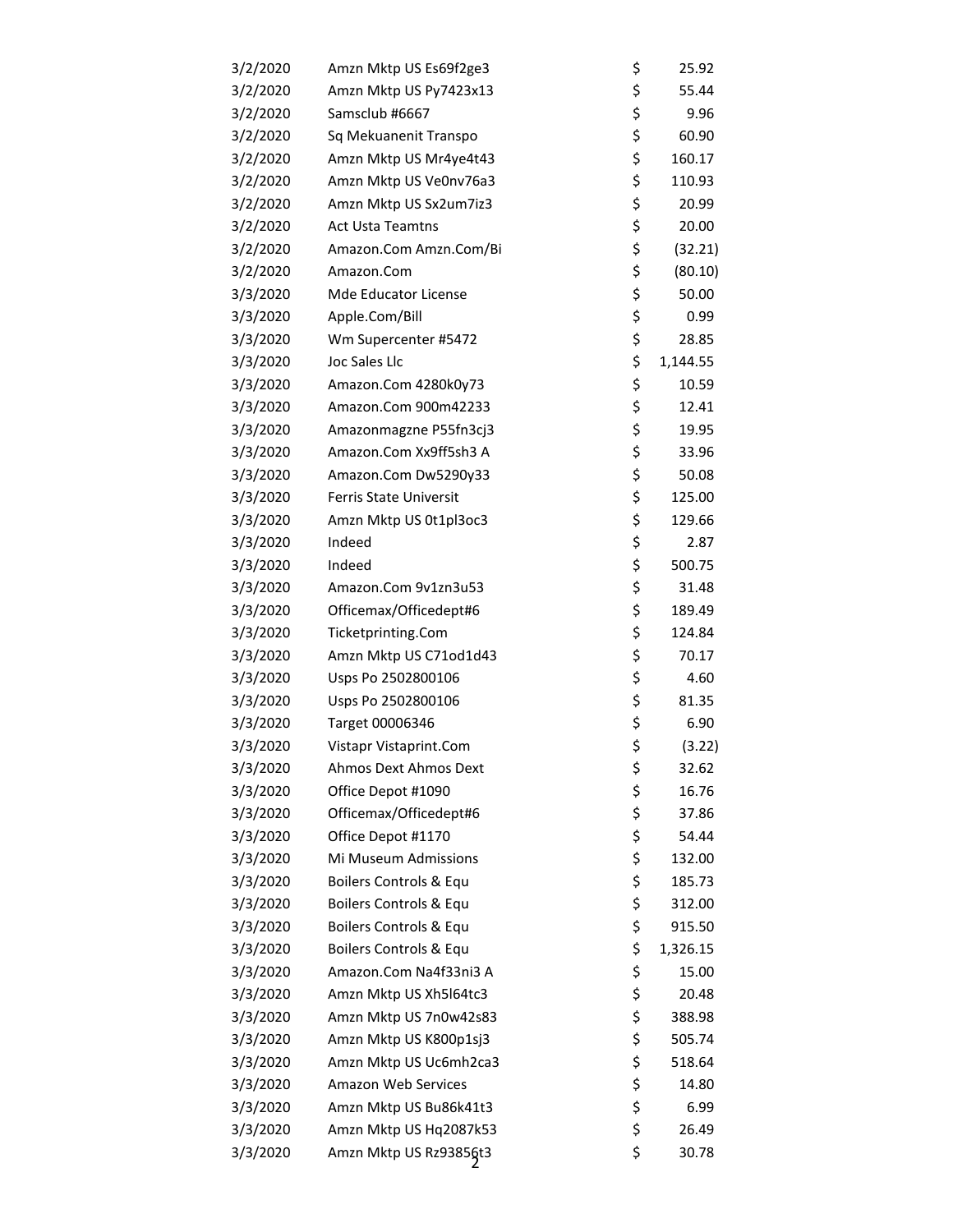| <b>Brodart Supplies</b>       | \$                                                                                                                          | 427.94                                                                                                                                       |
|-------------------------------|-----------------------------------------------------------------------------------------------------------------------------|----------------------------------------------------------------------------------------------------------------------------------------------|
| U-Haul State St Ctr           | \$                                                                                                                          | 160.47                                                                                                                                       |
| Extra Space 0553              | \$                                                                                                                          | 380.60                                                                                                                                       |
| Gfs Store #1973               | \$                                                                                                                          | 11.58                                                                                                                                        |
| Meijer # 064                  | \$                                                                                                                          | 18.00                                                                                                                                        |
| 123rf Llc                     | \$                                                                                                                          | 10.00                                                                                                                                        |
| Iconfinder                    | \$                                                                                                                          | 10.00                                                                                                                                        |
| <b>Stk Shutterstock</b>       | \$                                                                                                                          | 49.00                                                                                                                                        |
| Ssi School Specialty          | \$                                                                                                                          | 2,015.62                                                                                                                                     |
| Panera Bread #601366          | \$                                                                                                                          | 67.47                                                                                                                                        |
| Mfasco Health & Safety        | \$                                                                                                                          | 73.64                                                                                                                                        |
| Nsba                          | \$                                                                                                                          | 1,075.00                                                                                                                                     |
| Amazon.Com P68127ug3 A        | \$                                                                                                                          | 119.56                                                                                                                                       |
| Delta 00624224261150          | \$                                                                                                                          | 382.80                                                                                                                                       |
| Usps Po 2583800176            | \$                                                                                                                          | 15.00                                                                                                                                        |
| <b>Thomson West Tcd</b>       | \$                                                                                                                          | 300.53                                                                                                                                       |
| Officemax/Officedept#6        | \$                                                                                                                          | 21.64                                                                                                                                        |
| Officemax/Officedept#6        | \$                                                                                                                          | 150.98                                                                                                                                       |
| Msp Airp Leeann Chin 1        | \$                                                                                                                          | 9.56                                                                                                                                         |
| Delta 00682328703571          | \$                                                                                                                          | 30.00                                                                                                                                        |
| Amzn Mktp US Mr3li38v3        | \$                                                                                                                          | 16.32                                                                                                                                        |
| Stadium Trophy Inc            | \$                                                                                                                          | 65.00                                                                                                                                        |
| Amzn Mktp US 4c40h9nq3        |                                                                                                                             | 10.99                                                                                                                                        |
| Lyft Ride Tue 1pm             | \$                                                                                                                          | 17.23                                                                                                                                        |
| Amzn Mktp US X84cx6i83        | \$                                                                                                                          | 125.97                                                                                                                                       |
| Nasw Michigan                 |                                                                                                                             | 800.00                                                                                                                                       |
| Gross Electric Inc Aa         |                                                                                                                             | 42.42                                                                                                                                        |
| Fantasticdi                   |                                                                                                                             | 85.00                                                                                                                                        |
| 4te Ann Arbor Public S        |                                                                                                                             | 60.00                                                                                                                                        |
| <b>Metro Airport Parking</b>  |                                                                                                                             | 42.00                                                                                                                                        |
| Samsclub #6667                |                                                                                                                             | 21.90                                                                                                                                        |
| Amzn Mktp US Ih2jc3yx3        | \$                                                                                                                          | 34.97                                                                                                                                        |
| Amazon.Com 7150b85s3 A        |                                                                                                                             | 403.49                                                                                                                                       |
| Sp Wipebook Corp.             |                                                                                                                             | 52.99                                                                                                                                        |
| Amzn Mktp US Lf6a60di3        |                                                                                                                             | 56.25                                                                                                                                        |
|                               |                                                                                                                             | 86.08                                                                                                                                        |
| <b>Current Electric Motor</b> |                                                                                                                             | 507.00                                                                                                                                       |
| Boilers Controls & Equ        |                                                                                                                             | 928.62                                                                                                                                       |
| Amzn Mktp US 5u8az7nz3        |                                                                                                                             | 28.80                                                                                                                                        |
| Robosource Llc                |                                                                                                                             | 36.98                                                                                                                                        |
|                               |                                                                                                                             | 20.00                                                                                                                                        |
|                               |                                                                                                                             | 16.95                                                                                                                                        |
|                               |                                                                                                                             | 166.42                                                                                                                                       |
| Amazon.Com Ez6tu64v3          |                                                                                                                             | 450.08                                                                                                                                       |
|                               |                                                                                                                             | 80.00                                                                                                                                        |
| Amtrak.Co0630663527103        |                                                                                                                             | 86.00                                                                                                                                        |
| National Council Of Su        |                                                                                                                             | 405.00                                                                                                                                       |
| National Council Of Su        |                                                                                                                             | 515.00                                                                                                                                       |
| Gfs Store #1973<br>3          |                                                                                                                             | 113.89                                                                                                                                       |
|                               | Amazon.Com 597b68u73<br>Washtenawchildren.Org<br>Amzn Mktp US W50q308b3<br>Amzn Mktp US 800km9tv3<br>Amtrak.Co0630615528647 | \$<br>\$<br>\$<br>\$<br>\$<br>\$<br>\$<br>\$<br>\$<br>\$<br>\$<br>\$<br>\$<br>\$<br>\$<br>\$<br>\$<br>\$<br>\$<br>\$<br>\$<br>\$<br>\$<br>\$ |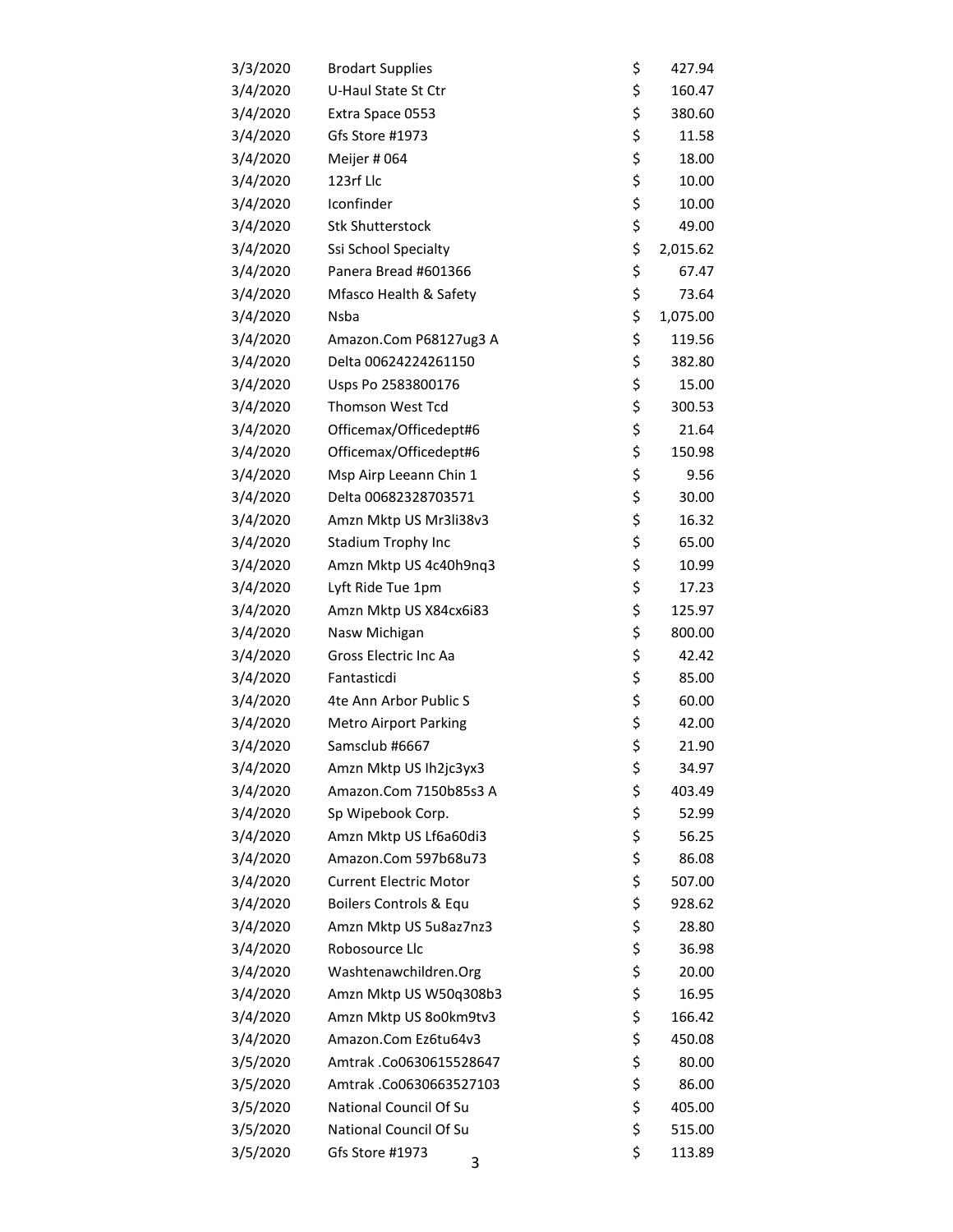| 3/5/2020 | Penders Music Company      | \$<br>85.31    |
|----------|----------------------------|----------------|
| 3/5/2020 | Penders Music Company      | \$<br>(85.31)  |
| 3/5/2020 | Vistapr Vistaprint.Com     | \$<br>6.99     |
| 3/5/2020 | Vistapr Vistaprint.Com     | \$<br>206.97   |
| 3/5/2020 | Amazon.Com V029a1uy3       | \$<br>79.68    |
| 3/5/2020 | Paypal Aaspark             | \$<br>100.00   |
| 3/5/2020 | Amzn Mktp US X19qu61z3     | \$<br>140.87   |
| 3/5/2020 | Amazon.Com T82c004h3       | \$<br>167.24   |
| 3/5/2020 | Marriott Ann Arbor         | \$<br>22.14    |
| 3/5/2020 | Life Of Riley              | \$<br>17.00    |
| 3/5/2020 | Imprint.Com                | \$<br>289.39   |
| 3/5/2020 | Amzn Mktp US Sp7dz0x23     | \$<br>9.86     |
| 3/5/2020 | Officemax/Officedept#6     | \$<br>137.82   |
| 3/5/2020 | Getaway Tours & Charte     | \$<br>1,282.35 |
| 3/5/2020 | Amzn Mktp US 850cq3oh3     | \$<br>78.92    |
| 3/5/2020 | Amzn Mktp US Q38tn5na3     | \$<br>248.57   |
| 3/5/2020 | Marriott Atlanta Marqu     | \$<br>428.50   |
| 3/5/2020 | Office Depot #5910         | \$<br>16.76    |
| 3/5/2020 | Officemax/Officedept#6     | \$<br>25.99    |
| 3/5/2020 | Officemax/Officedept#6     | \$<br>79.13    |
| 3/5/2020 | <b>Dollar Tree</b>         | \$<br>27.50    |
| 3/5/2020 | Marcos Pizza-1052          | \$<br>95.00    |
| 3/5/2020 | Sefmd (Science Fair)       | \$<br>110.00   |
| 3/5/2020 | Madison Electric Compa     | \$<br>291.37   |
| 3/5/2020 | Rei Lexisnexis Canada      | \$<br>74.03    |
| 3/5/2020 | Marriott Atlanta Marqu     | \$<br>428.50   |
| 3/5/2020 | Mi-Aimh                    | \$<br>80.00    |
| 3/5/2020 | Potbelly #26               | \$<br>66.85    |
| 3/5/2020 | Amzn Mktp US Bm60k3633     | \$<br>23.98    |
| 3/5/2020 | Sp Sign Warehouse          | \$<br>71.11    |
| 3/5/2020 | Amzmagzneexp N48it5ue3     | \$<br>24.95    |
| 3/5/2020 | Amzn Mktp US 2b5eh7r73     | \$<br>65.85    |
| 3/5/2020 | Amzn Mktp US K521767c3     | \$<br>22.40    |
| 3/5/2020 | Awl Pearson Education      | \$<br>23.85    |
| 3/6/2020 | Buschs #1035               | \$<br>44.79    |
| 3/6/2020 | National Energy Contro     | \$<br>704.08   |
| 3/6/2020 | Amzn Mktp US Ty17j6u43     | \$<br>20.79    |
| 3/6/2020 | Amzn Mktp US If7x58bm3     | \$<br>21.98    |
| 3/6/2020 | Amzn Mktp US Amzn.Com/     | \$<br>(3.44)   |
| 3/6/2020 | Amzn Mktp US Dn12188y3     | \$<br>84.55    |
| 3/6/2020 | Amzn Mktp US L32xn2j83     | \$<br>150.00   |
| 3/6/2020 | Amzn Mktp US Dn0rh93o3     | \$<br>47.52    |
| 3/6/2020 | Amzn Mktp US Xm38s5033     | \$<br>81.50    |
| 3/6/2020 | Amzn Mktp US P774x0hq3     | \$<br>17.00    |
| 3/6/2020 | Amzn Mktp US 6d52i1ye3     | \$<br>117.98   |
| 3/6/2020 | Amzn Mktp US Xy5lc5jc3     | \$<br>299.90   |
| 3/6/2020 | Amzn Mktp US 917bx1533     | \$<br>309.17   |
| 3/6/2020 | Madison Electric Compa     | \$<br>128.66   |
| 3/6/2020 | Gross Electric Inc Aa<br>4 | \$<br>184.02   |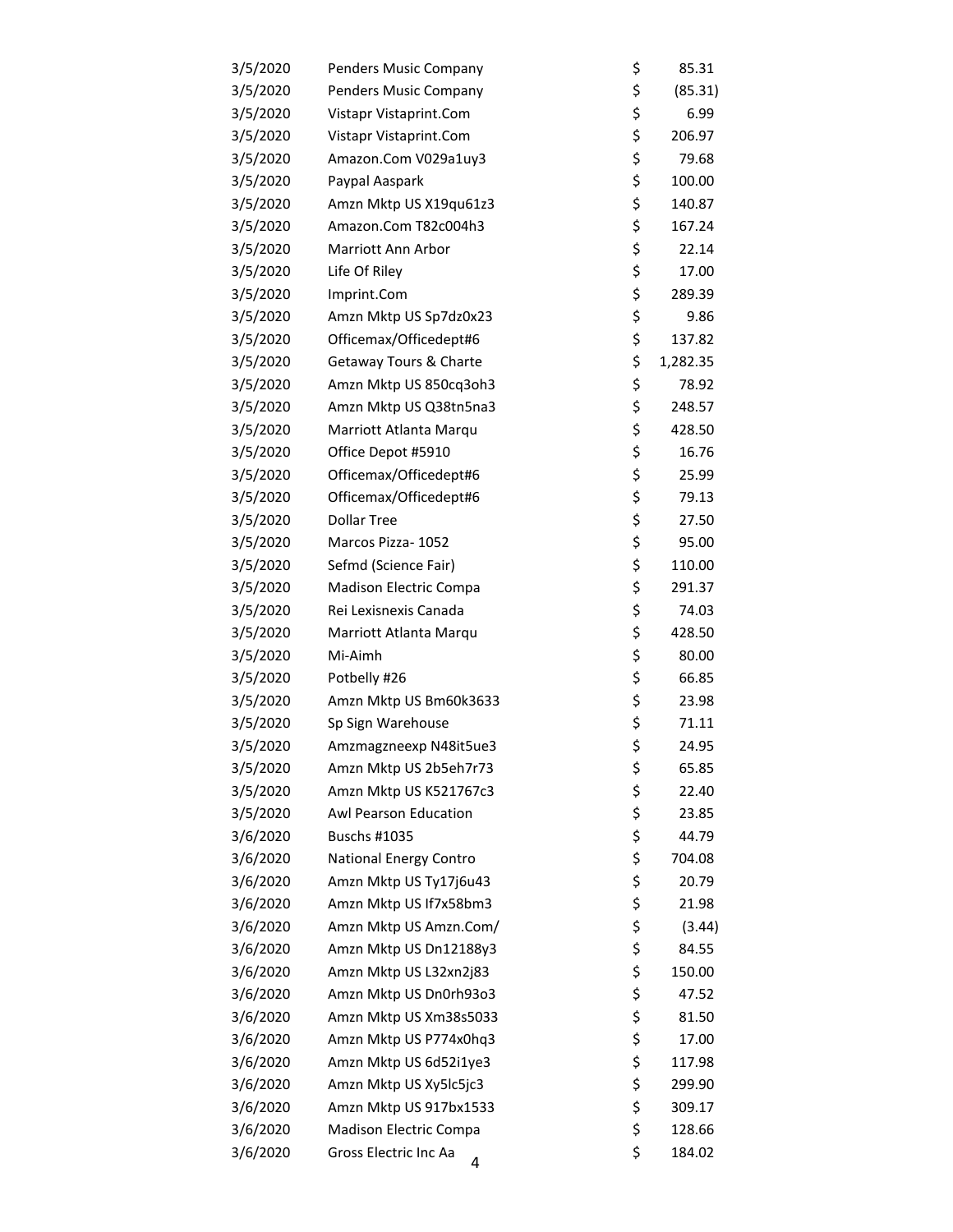| 3/6/2020 | Amazon.Com D81r77k83 A        | \$<br>17.80     |
|----------|-------------------------------|-----------------|
| 3/6/2020 | Amzn Mktp US Up7r510h3        | \$<br>57.47     |
| 3/6/2020 | Amzn Mktp US Ak4cc7oi3        | \$<br>4.99      |
| 3/6/2020 | Amzn Mktp US Nk36a7y83        | \$<br>21.99     |
| 3/6/2020 | Amzn Mktp US Ca0ky0zy3        | \$<br>11.99     |
| 3/6/2020 | Grainger                      | \$<br>6.80      |
| 3/6/2020 | Crown Awards Inc              | \$<br>359.35    |
| 3/6/2020 | Amazon.Com Yi01g1xs3          | \$<br>7.14      |
| 3/6/2020 | Activedogs.Com Llc            | \$<br>68.94     |
| 3/9/2020 | Office Depot #1099            | \$<br>56.52     |
| 3/9/2020 | Office Depot #1099            | \$<br>87.93     |
| 3/9/2020 | Allergy & Asthma Netwo        | \$<br>184.20    |
| 3/9/2020 | Amway Grand Plaza Hote        | \$<br>8,376.55  |
| 3/9/2020 | 1109 Dominos Pizza            | \$<br>62.95     |
| 3/9/2020 | <b>Troxell Communications</b> | \$<br>348.00    |
| 3/9/2020 | Dominos 1100                  | \$<br>200.23    |
| 3/9/2020 | Officemax/Officedept#6        | \$<br>23.98     |
| 3/9/2020 | Cottage Inn Pizza - An        | \$<br>64.69     |
| 3/9/2020 | Gfs Store #1973               | \$<br>41.44     |
| 3/9/2020 | Delta 00624222414546          | \$<br>291.80    |
| 3/9/2020 | Robert Half Intl              | \$<br>12,287.22 |
| 3/9/2020 | Eb 2020 Michigan Read         | \$<br>701.32    |
| 3/9/2020 | Eb 2020 Michigan Read         | \$<br>3,155.94  |
| 3/9/2020 | Eb 2020 Michigan Read         | \$<br>3,506.60  |
| 3/9/2020 | Eb 2020 Michigan Read         | \$<br>4,835.55  |
| 3/9/2020 | Amzn Mktp US 4t9nr05g3        | \$<br>22.65     |
| 3/9/2020 | Canva 02622-0832673           | \$<br>12.95     |
| 3/9/2020 | National Science Teach        | \$<br>335.00    |
| 3/9/2020 | Delta 00624221028970          | \$<br>596.40    |
| 3/9/2020 | Delta 00624221028981          | \$<br>596.40    |
| 3/9/2020 | 0786-Poor Your Nw Trav        | \$<br>3.09      |
| 3/9/2020 | Delta 00601611816253          | \$<br>10.99     |
| 3/9/2020 | Pdx Deschutes Brewery1        | \$<br>21.85     |
| 3/9/2020 | Delta 00682327031352          | \$<br>30.00     |
| 3/9/2020 | Qwik Park                     | \$<br>48.00     |
| 3/9/2020 | <b>Collegeboard Workshops</b> | \$<br>(305.00)  |
| 3/9/2020 | <b>Math Assoc America</b>     | \$<br>25.00     |
| 3/9/2020 | Chelas                        | \$<br>312.70    |
| 3/9/2020 | Andiamo Pizza Pie Comp        | \$<br>1,155.60  |
| 3/9/2020 | Samsclub #6667                | \$<br>8.46      |
| 3/9/2020 | Msbo                          | \$<br>510.00    |
| 3/9/2020 | Rehabmart.Com                 | \$<br>87.84     |
| 3/9/2020 | Madison Electric Compa        | \$<br>1,475.08  |
| 3/9/2020 | Officemax/Officedept#6        | \$<br>194.21    |
| 3/9/2020 | Gfs Store #1973               | \$<br>11.98     |
| 3/9/2020 | Memspa                        | \$<br>1,000.00  |
| 3/9/2020 | Panera Bread #600874          | \$<br>96.81     |
| 3/9/2020 | Lowes #01750                  | \$<br>485.28    |
| 3/9/2020 | Prokure Klean<br>5            | \$<br>1,304.91  |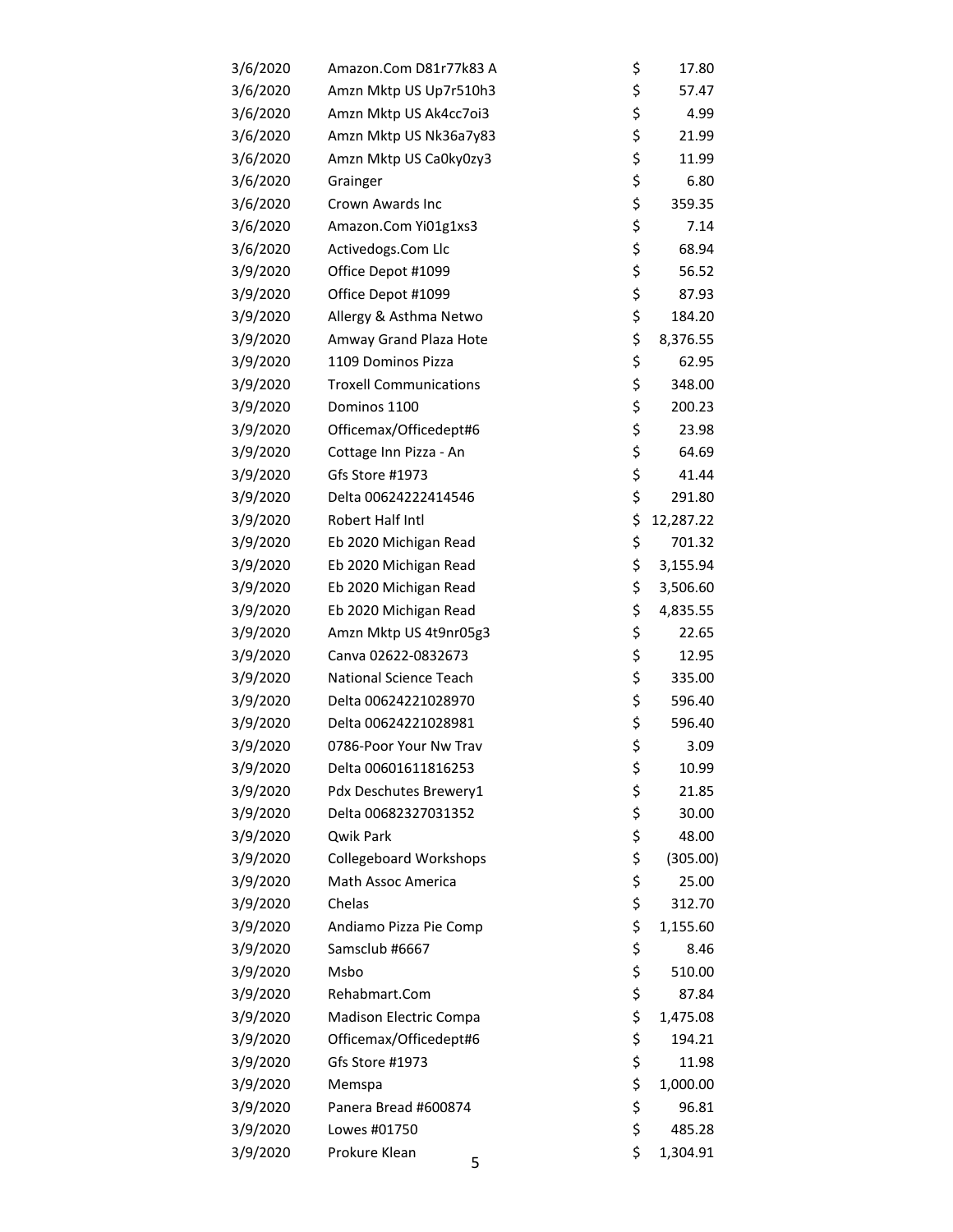| 3/9/2020  | City Of Ann Arbor           | \$<br>456.00    |
|-----------|-----------------------------|-----------------|
| 3/9/2020  | City Of Ann Arbor           | \$<br>50,055.81 |
| 3/9/2020  | Comcast                     | \$<br>206.36    |
| 3/9/2020  | <b>Scholastic Education</b> | \$<br>6.54      |
| 3/9/2020  | Chick Fil A - 107           | \$<br>10.06     |
| 3/9/2020  | La Leggenda Pizzeria N      | \$<br>23.54     |
| 3/9/2020  | Delta 00682325124040        | \$<br>30.00     |
| 3/9/2020  | Sq The Millionaire Bu       | \$<br>51.60     |
| 3/9/2020  | Amzn Mktp US Cu5471h23      | \$<br>21.09     |
| 3/9/2020  | Weber's Inn                 | \$<br>103.23    |
| 3/9/2020  | Panera Bread #601105        | \$<br>144.86    |
| 3/9/2020  | Sams Club #6667             | \$<br>66.07     |
| 3/9/2020  | Kroger #688                 | \$<br>54.42     |
| 3/9/2020  | Officemax/Officedept#6      | \$<br>6.69      |
| 3/9/2020  | Amazon.Com 3w9d88eh3        | \$<br>196.29    |
| 3/9/2020  | Amzn Mktp US 3m5i202x3      | \$<br>26.85     |
| 3/9/2020  | Amzn Mktp US 5h59m4zd3      | \$<br>116.23    |
| 3/9/2020  | Amzn Mktp US Ji2kp0fr3      | \$<br>14.99     |
| 3/9/2020  | Amzn Mktp US Da0mz76l3      | \$<br>94.80     |
| 3/9/2020  | Amzn Mktp US Kr0933mw3      | \$<br>55.50     |
| 3/9/2020  | Amzn Mktp US 1s0kh06g3      | \$<br>21.99     |
| 3/10/2020 | La Sandwicherie #1          | \$<br>14.26     |
| 3/10/2020 | Front Porch Cafe            | \$<br>19.00     |
| 3/10/2020 | Meijer #173                 | \$<br>21.04     |
| 3/10/2020 | Actfl                       | \$<br>160.00    |
| 3/10/2020 | Amazon.Com Vy14v4503        | \$<br>740.25    |
| 3/10/2020 | Canva 02624-17821851        | \$<br>10.00     |
| 3/10/2020 | <b>Stk Shutterstock</b>     | \$<br>49.00     |
| 3/10/2020 | Cko Www.Istockphoto.Co      | \$<br>60.00     |
| 3/10/2020 | Michiganass                 | \$<br>394.20    |
| 3/10/2020 | <b>Rr Donnelley</b>         | \$<br>(73.00)   |
| 3/10/2020 | Amazon.Com Xj3eh8ht3        | \$<br>13.33     |
| 3/10/2020 | Mi Assoc Sch Adm            | \$<br>50.00     |
| 3/10/2020 | Officemax/Officedept#6      | \$<br>64.77     |
| 3/10/2020 | Yourmember-Careers          | \$<br>409.00    |
| 3/10/2020 | Yourmember-Careers          | \$<br>409.00    |
| 3/10/2020 | Nflflagjersey Order         | \$<br>4,100.00  |
| 3/10/2020 | Vistapr Vistaprint.Com      | \$<br>15.00     |
| 3/10/2020 | Mhe McGraw-Hill Ecomm       | \$<br>687.50    |
| 3/10/2020 | Little Caesars 0007 00      | \$<br>21.85     |
| 3/10/2020 | <b>Blake Transit Center</b> | \$<br>150.00    |
| 3/10/2020 | Amzn Mktp US Df0sa7g43      | \$<br>140.97    |
| 3/10/2020 | Amzn Mktp US 3x49s8fw3      | \$<br>25.95     |
| 3/10/2020 | Amazon.Com 1r3483rv3        | \$<br>15.32     |
| 3/10/2020 | Restroom Direct Hand D      | \$<br>217.89    |
| 3/10/2020 | Scholastic, Inc.            | \$<br>360.53    |
| 3/10/2020 | Dexter Mill Inc             | \$<br>163.00    |
| 3/10/2020 | Potbelly #197               | \$<br>8.30      |
| 3/10/2020 | Wholefds Crb 10315<br>6     | \$<br>32.75     |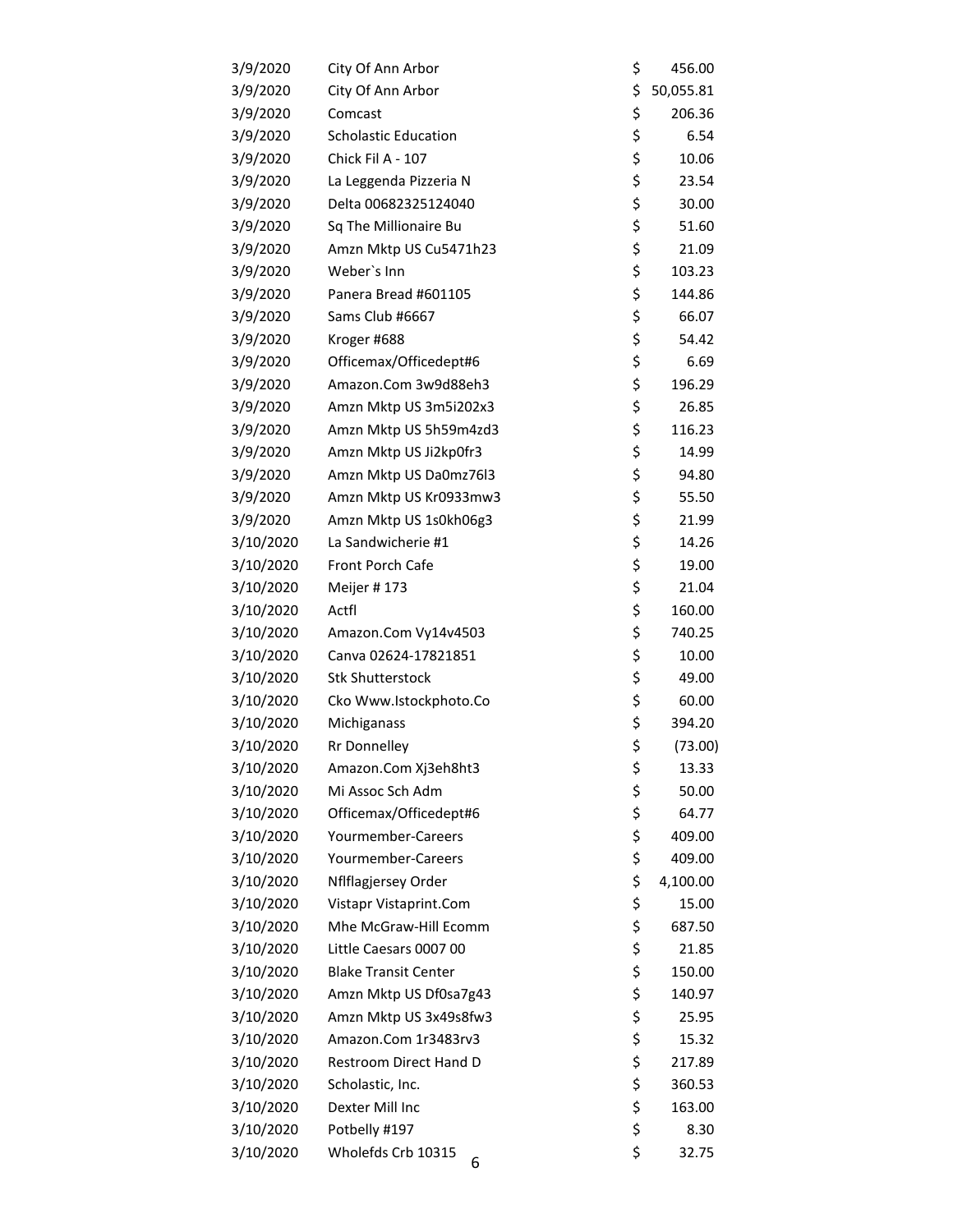| 3/10/2020 | Target 00006346               | \$<br>33.96    |
|-----------|-------------------------------|----------------|
| 3/10/2020 | <b>Barry Bagels</b>           | \$<br>234.61   |
| 3/10/2020 | Nflflagjersey Order           | \$<br>4,300.00 |
| 3/10/2020 | Officemax/Depot 6048          | \$<br>104.97   |
| 3/10/2020 | Usps Po 2502800106            | \$<br>8.40     |
| 3/10/2020 | Marcos Pizza- 1056            | \$<br>7.99     |
| 3/10/2020 | Officemax/Officedept#6        | \$<br>118.86   |
| 3/10/2020 | Amazon.Com O70z829u3          | \$<br>34.47    |
| 3/11/2020 | 5guys 0459 Qsr                | \$<br>15.79    |
| 3/11/2020 | Front Porch Cafe              | \$<br>25.30    |
| 3/11/2020 | Olive Garden 0021110          | \$<br>80.95    |
| 3/11/2020 | Meijer #173                   | \$<br>49.37    |
| 3/11/2020 | Pier 1 Imports00016212        | \$<br>29.88    |
| 3/11/2020 | Arbor Springs Water Co        | \$<br>25.50    |
| 3/11/2020 | Officemax/Depot 6048          | \$<br>35.42    |
| 3/11/2020 | Downtown Home And Gard        | \$<br>39.95    |
| 3/11/2020 | Nsba                          | \$<br>205.00   |
| 3/11/2020 | Dollar Bill Copying           | \$<br>473.30   |
| 3/11/2020 | Cottage Inn Pizza - An        | \$<br>72.95    |
| 3/11/2020 | <b>Collegeboard Workshops</b> | \$<br>(75.00)  |
| 3/11/2020 | Amzn Mktp US Bs9el66a3        | \$<br>87.90    |
| 3/11/2020 | Amzn Mktp US B14vc5wh3        | \$<br>19.10    |
| 3/11/2020 | Grainger                      | \$<br>1,199.70 |
| 3/11/2020 | Pizza House - Ann Arbo        | \$<br>0.25     |
| 3/11/2020 | Pizza House - Ann Arbo        | \$<br>130.11   |
| 3/11/2020 | Rps Ann Arbor Meterq02        | \$<br>3.80     |
| 3/11/2020 | Amzn Mktp US 712yk02s3        | \$<br>49.90    |
| 3/11/2020 | Michigan Alliance For         | \$<br>70.00    |
| 3/11/2020 | Amazon.Com 1o3l11q43          | \$<br>89.98    |
| 3/12/2020 | The Betsy Hotel Food/B        | \$<br>27.98    |
| 3/12/2020 | National Energy Contro        | \$<br>1,454.62 |
| 3/12/2020 | Officemax/Officedept#6        | \$<br>11.70    |
| 3/12/2020 | Officemax/Officedept#6        | \$<br>20.96    |
| 3/12/2020 | Michiganass                   | \$<br>210.00   |
| 3/12/2020 | Att Bill Payment              | \$<br>217.17   |
| 3/12/2020 | In A One Networks Con         | \$<br>950.00   |
| 3/12/2020 | The Royal Palm Miami F        | \$<br>31.67    |
| 3/12/2020 | Officemax/Officedept#6        | \$<br>34.99    |
| 3/12/2020 | Stadium Hardware              | \$<br>21.45    |
| 3/12/2020 | Panera Bread #600874          | \$<br>18.55    |
| 3/12/2020 | 4imprint                      | \$<br>262.26   |
| 3/12/2020 | Sage Publications             | \$<br>170.29   |
| 3/12/2020 | Weber's Inn                   | \$<br>103.23   |
| 3/12/2020 | Weber's Inn                   | \$<br>103.23   |
| 3/12/2020 | Weber's Inn                   | \$<br>103.23   |
| 3/12/2020 | Amazon.Com P40252ta3          | \$<br>31.88    |
| 3/12/2020 | Jimmy Johns # 90028 -         | \$<br>64.60    |
| 3/12/2020 | Eb 2020 Mamse Confere         | \$<br>750.00   |
| 3/12/2020 | Madison Electric Compa        | \$<br>141.84   |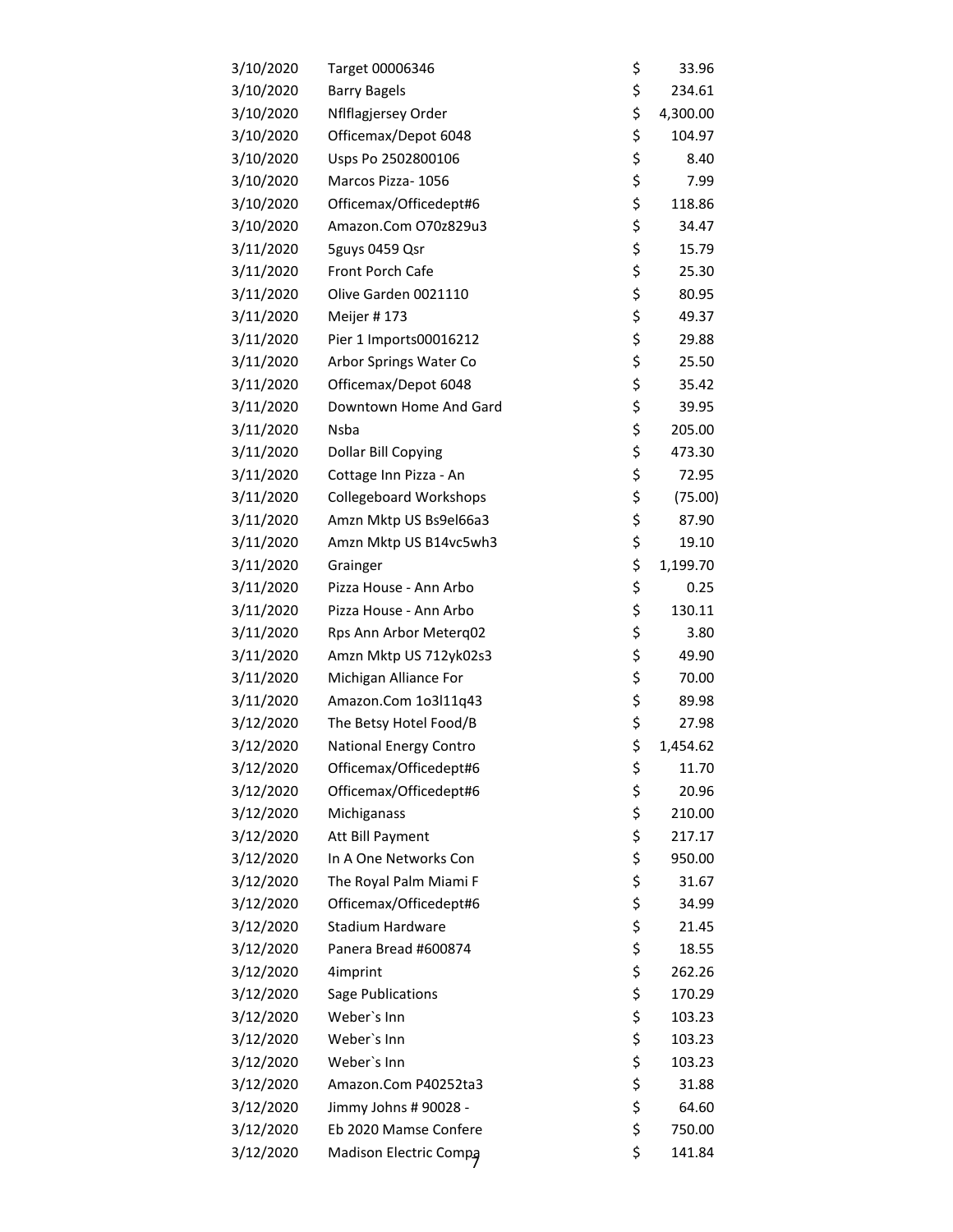| 3/12/2020 | Ccva Fees                    | \$<br>350.00     |
|-----------|------------------------------|------------------|
| 3/12/2020 | A-1 Rental                   | \$<br>(387.40)   |
| 3/12/2020 | A-1 Rental                   | \$<br>516.40     |
| 3/12/2020 | Allied Electronics Inc       | \$<br>811.16     |
| 3/12/2020 | Amzn Mktp US Uz14r0fl3       | \$<br>14.78      |
| 3/12/2020 | Amzn Mktp US Mp8wz19a1       | \$<br>24.00      |
| 3/13/2020 | Meijer #027                  | \$<br>50.68      |
| 3/13/2020 | Meijer #027                  | \$<br>2,459.32   |
| 3/13/2020 | Meijer # 064                 | \$<br>1,211.62   |
| 3/13/2020 | Amzn Mktp US K99z42lf3       | \$<br>91.59      |
| 3/13/2020 | <b>Embassy Suites</b>        | \$<br>173.31     |
| 3/13/2020 | <b>Embassy Suites</b>        | \$<br>182.85     |
| 3/13/2020 | <b>Embassy Suites</b>        | \$<br>259.97     |
| 3/13/2020 | <b>Embassy Suites</b>        | \$<br>259.97     |
| 3/13/2020 | <b>Embassy Suites</b>        | \$<br>259.97     |
| 3/13/2020 | Paypal Fairfieldco           | \$<br>4,050.00   |
| 3/13/2020 | Robert Half Intl             | \$<br>3,903.97   |
| 3/13/2020 | Monoprice, Inc.              | \$<br>1,894.64   |
| 3/13/2020 | Pizza Hut H 14 Mia           | \$<br>16.56      |
| 3/13/2020 | Delta 00682323650444         | \$<br>30.00      |
| 3/13/2020 | <b>Metro Airport Parking</b> | \$<br>156.00     |
| 3/13/2020 | <b>Pv Business Solutions</b> | \$<br>298.50     |
| 3/13/2020 | Stumps                       | \$<br>596.01     |
| 3/13/2020 | Zippy Auto Wash              | \$<br>8.00       |
| 3/13/2020 | Officemax/Officedept#6       | \$<br>120.92     |
| 3/13/2020 | Officemax/Officedept#6       | \$<br>30.27      |
| 3/13/2020 | Officemax/Officedept#6       | \$<br>30.57      |
| 3/13/2020 | Amazon.Com Fh9o52o53         | \$<br>357.36     |
| 3/13/2020 | Amzn Mktp US Dj5712903       | \$<br>2.70       |
| 3/13/2020 | Grainger                     | \$<br>47.60      |
| 3/13/2020 | Prokure Klean                | \$<br>1,043.04   |
| 3/13/2020 | Boilers Controls & Equ       | \$<br>(1,326.15) |
| 3/13/2020 | Panera Bread #600874 O       | \$<br>125.00     |
| 3/13/2020 | Qdoba Mexican Eats #24       | \$<br>73.35      |
| 3/16/2020 | Taxi Svc Miami               | \$<br>42.00      |
| 3/16/2020 | Eb 2020 Mamse Confe          | \$<br>(750.00)   |
| 3/16/2020 | Amtrak .Co0630615528647      | \$<br>(80.00)    |
| 3/16/2020 | Amtrak .Co0630663527103      | \$<br>(86.00)    |
| 3/16/2020 | <b>Embassy Suites</b>        | \$<br>173.31     |
| 3/16/2020 | <b>Embassy Suites</b>        | \$<br>173.31     |
| 3/16/2020 | <b>Embassy Suites</b>        | \$<br>346.62     |
| 3/16/2020 | <b>Embassy Suites</b>        | \$<br>346.62     |
| 3/16/2020 | <b>Embassy Suites</b>        | \$<br>356.16     |
| 3/16/2020 | Officemax/Officedept#6       | \$<br>21.99      |
| 3/16/2020 | <b>Embassy Suites</b>        | \$<br>48.00      |
| 3/16/2020 | Demco Inc                    | \$<br>203.24     |
| 3/16/2020 | <b>Embassy Suites</b>        | \$<br>346.62     |
| 3/16/2020 | The Royal Palm Miami         | \$<br>1,919.07   |
| 3/16/2020 | Stadium Hardware<br>8        | \$<br>(21.45)    |
|           |                              |                  |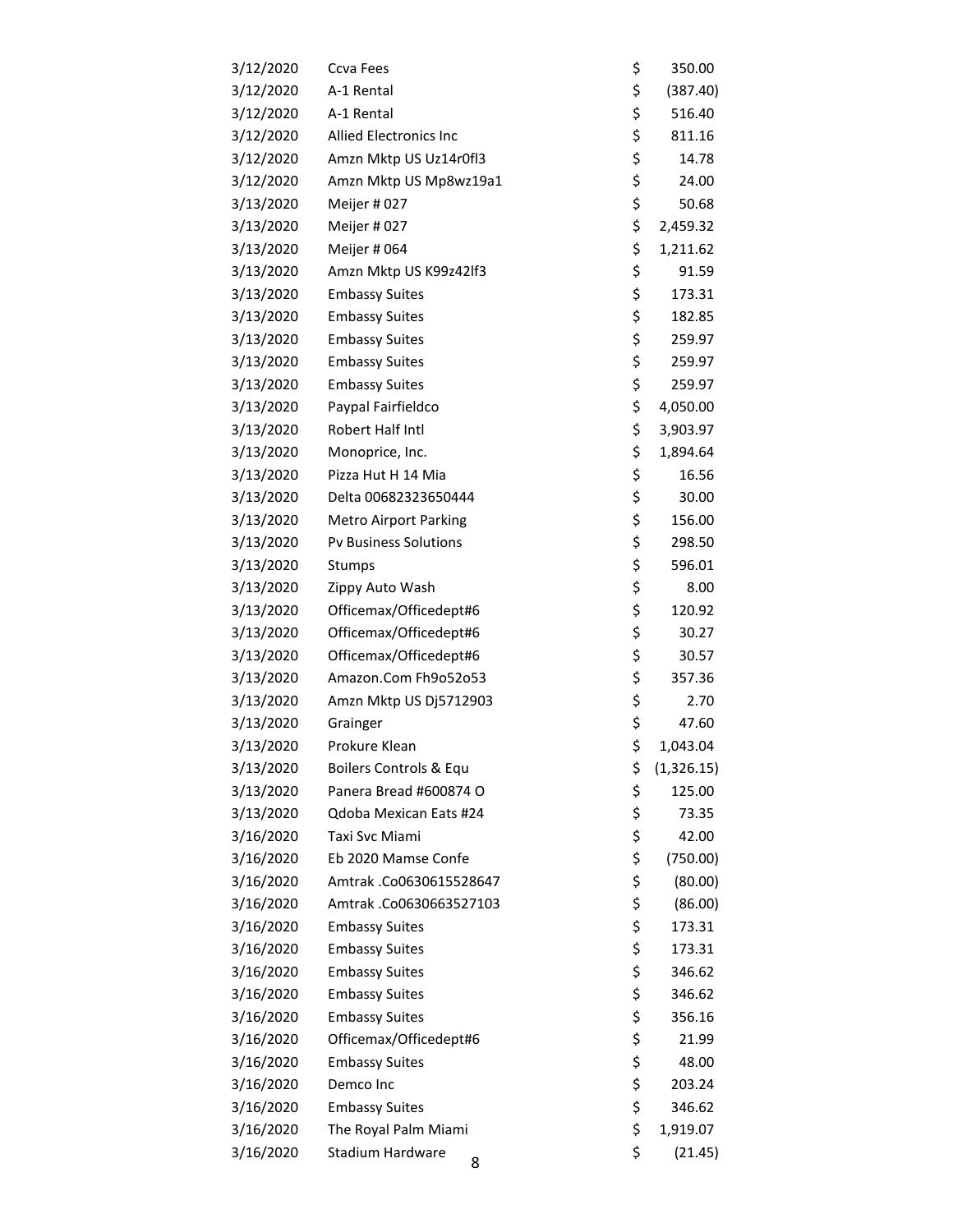| 3/16/2020 | Officemax/Officedept#6        | \$<br>115.96      |
|-----------|-------------------------------|-------------------|
| 3/16/2020 | Jimmy Johns # 90012 M         | \$<br>281.00      |
| 3/16/2020 | In Reinforcement Inc.         | \$<br>600.00      |
| 3/16/2020 | Ptp Ann Arbor Mi Prkng        | \$<br>27.95       |
| 3/16/2020 | Toarminas Pizza Ann Ar        | \$<br>80.00       |
| 3/16/2020 | Staples 00115642              | \$<br>44.97       |
| 3/16/2020 | Sunrise Screen Printin        | \$<br>46.48       |
| 3/16/2020 | Madison Electric Compa        | \$<br>81.63       |
| 3/16/2020 | Stadium Trophy Inc            | \$<br>100.00      |
| 3/16/2020 | Usps Po 2502800106            | \$<br>110.68      |
| 3/16/2020 | Dollar Bill Copying           | \$<br>341.21      |
| 3/16/2020 | <b>Brewers Inc</b>            | \$<br>105.60      |
| 3/16/2020 | City Of Ann Arbor             | \$<br>2,825.00    |
| 3/16/2020 | City Of Ann Arbor             | \$<br>23,251.60   |
| 3/16/2020 | Marcos Pizza- 1052            | \$<br>86.28       |
| 3/16/2020 | Usps Po 2518300118            | \$<br>2.40        |
| 3/16/2020 | <b>Tribute Store</b>          | \$<br>85.85       |
| 3/16/2020 | Amazon.Com Bu9d767k3          | \$<br>26.84       |
| 3/16/2020 | Panera Bread #600876 O        | \$<br>164.90      |
| 3/16/2020 | Fedex 509103275               | \$<br>21.00       |
| 3/16/2020 | Amzn Mktp US 6h33d1mo3        | \$<br>25.98       |
| 3/16/2020 | Amzn Mktp US Yo3wo94m3        | \$<br>38.20       |
| 3/17/2020 | <b>Bureau Of Education An</b> | \$<br>279.00      |
| 3/17/2020 | <b>Bureau Of Education An</b> | \$<br>279.00      |
| 3/17/2020 | <b>Bureau Of Education An</b> | \$<br>279.00      |
| 3/17/2020 | Usps Po 2599760198            | \$<br>18.75       |
| 3/17/2020 | Sams Club #6667               | \$<br>89.08       |
| 3/17/2020 | Low Incidence Outreach        | \$<br>(25.00)     |
| 3/17/2020 | Madison Electric Compa        | \$<br>182.10      |
| 3/17/2020 | Ahmos - Dexter Inc            | \$<br>189.00      |
| 3/18/2020 | Stadium Trophy Inc            | \$<br>15.00       |
| 3/18/2020 | Stadium Trophy Inc            | \$<br>75.00       |
| 3/18/2020 | Ferris State Universit        | \$<br>(125.00)    |
| 3/18/2020 | Michiganass                   | \$<br>(210.00)    |
| 3/18/2020 | Robert Half Intl              | \$<br>1,387.24    |
| 3/18/2020 | Quill Corporation             | \$<br>32.40       |
| 3/18/2020 | Officemax/Depot 6869          | \$<br>262.25      |
| 3/18/2020 | Comcast                       | \$<br>358.35      |
| 3/19/2020 | Amway Grand Plaza Hote        | \$<br>(2,300.00)  |
| 3/19/2020 | Shrinershospitals             | \$<br>50.00       |
| 3/19/2020 | Amazon.Com 5z5cn0y03          | \$<br>426.55      |
| 3/19/2020 | Officemax/Depot 6048          | \$<br>62.88       |
| 3/19/2020 | Logmein Rescue                | \$<br>1,490.00    |
| 3/19/2020 | Clear Rate Communicati        | \$<br>4,936.31    |
| 3/19/2020 | Indeed                        | \$<br>500.49      |
| 3/19/2020 | Amzn Mktp US Pk9ui65o3        | \$<br>48.48       |
| 3/19/2020 | Target.Com                    | \$<br>200.00      |
| 3/19/2020 | Linkedin 5416079174 Ln        | \$<br>189.64      |
| 3/20/2020 | Amway Grand Plaza Hote        | \$<br>(8, 376.55) |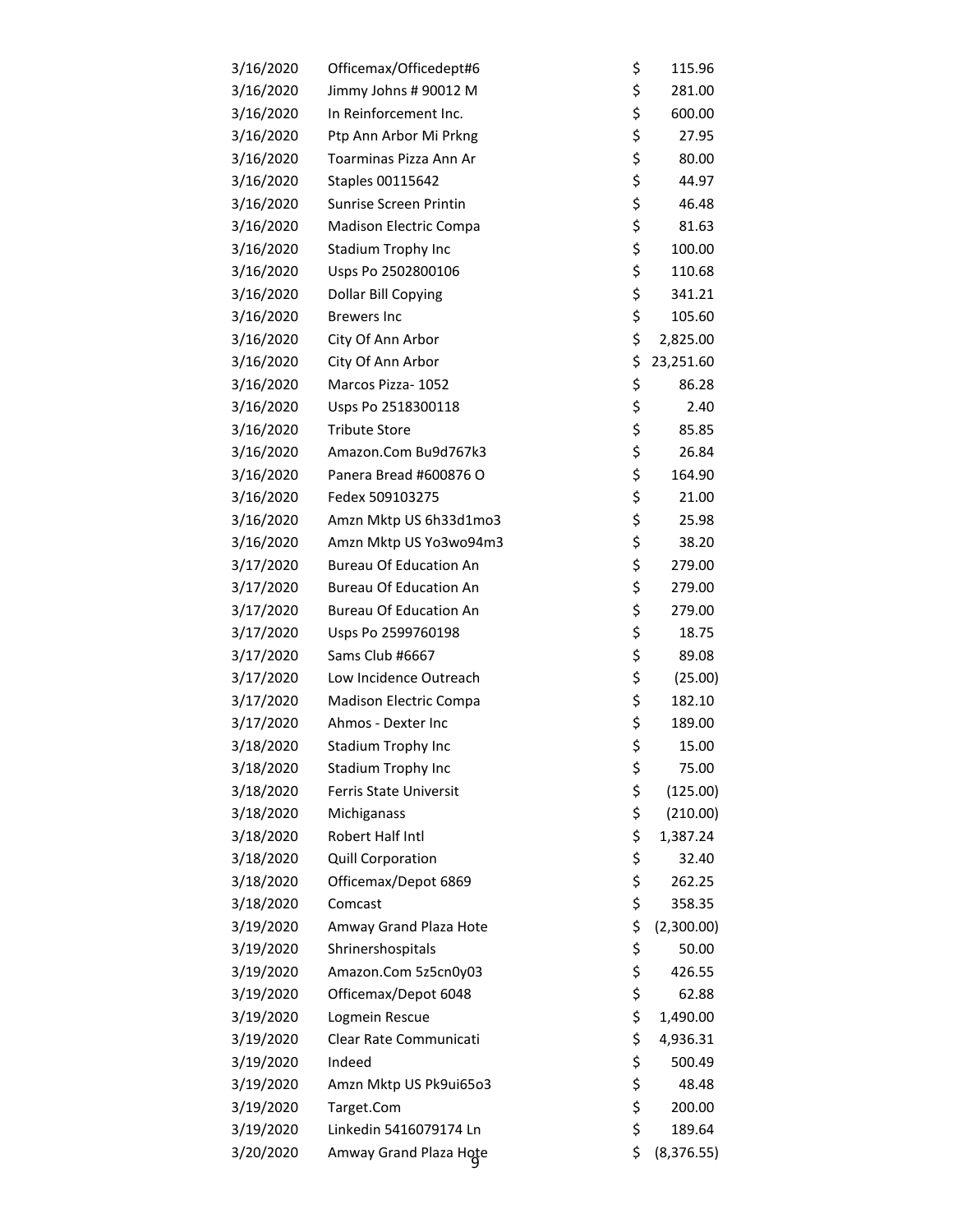| 3/20/2020 | <b>Usps.Com Postal Store</b>  | \$<br>12.30      |
|-----------|-------------------------------|------------------|
| 3/20/2020 | Mi State Police Ichat         | \$<br>30.00      |
| 3/20/2020 | Art.Com Allposters.Com        | \$<br>285.24     |
| 3/20/2020 | In Rocket Innovations         | \$<br>1,066.81   |
| 3/20/2020 | Low Incidence Outreach        | \$<br>(25.00)    |
| 3/20/2020 | Signupgenius                  | \$<br>49.99      |
| 3/20/2020 | Amazonmagzne                  | \$<br>(19.95)    |
| 3/23/2020 | Dj Conley Associates I        | \$<br>1,958.45   |
| 3/23/2020 | Amazon.Com Amzn.Com/Bi        | \$<br>(10.50)    |
| 3/23/2020 | Sp <sub>2</sub>               | \$<br>598.00     |
| 3/23/2020 | Officemax/Depot 6048          | \$<br>48.90      |
| 3/23/2020 | Zoom.Us                       | \$<br>1,836.89   |
| 3/23/2020 | <b>Metro Airport Parking</b>  | \$<br>6.00       |
| 3/23/2020 | <b>Collegeboard Workshops</b> | \$<br>(455.00)   |
| 3/23/2020 | In Dummies On The Run         | \$<br>45.00      |
| 3/23/2020 | Madison Electric Compa        | \$<br>1,654.91   |
| 3/23/2020 | Stadium Trophy Inc            | \$<br>100.00     |
| 3/23/2020 | Stadium Trophy Inc            | \$<br>220.00     |
| 3/23/2020 | Amazon.Com                    | \$<br>(80.10)    |
| 3/23/2020 | City Of Ann Arbor             | \$<br>13,508.88  |
| 3/23/2020 | Amzmagzneexp                  | \$<br>(22.87)    |
| 3/23/2020 | <b>Vzwrlss Apocc Visb</b>     | \$<br>684.19     |
| 3/23/2020 | <b>Vzwrlss Apocc Visb</b>     | \$<br>11,020.09  |
| 3/23/2020 | Schoolcraft Web Pay           | \$<br>109.00     |
| 3/23/2020 | Amazon.Com Uf1p659z3          | \$<br>27.23      |
| 3/23/2020 | Mailchimp Monthly             | \$<br>189.00     |
| 3/23/2020 | Amzn Mktp US E03b55k43        | \$<br>39.87      |
| 3/24/2020 | Nsba                          | \$<br>(205.00)   |
| 3/24/2020 | Packard Auto Repair           | \$<br>269.39     |
| 3/24/2020 | <b>Nsba</b>                   | \$<br>(1,075.00) |
| 3/24/2020 | Nsba                          | \$<br>(715.00)   |
| 3/24/2020 | Usps.Com Postal Store         | \$<br>176.80     |
| 3/24/2020 | Target.Com                    | \$<br>75.00      |
| 3/25/2020 | Demco Inc                     | \$<br>179.86     |
| 3/25/2020 | Stadium Trophy Inc            | \$<br>(100.00)   |
| 3/25/2020 | Shrinershospitals             | \$<br>50.00      |
| 3/25/2020 | Walgreens #4459               | \$<br>412.13     |
| 3/25/2020 | Walgreens #5093               | \$<br>413.60     |
| 3/25/2020 | Walgreens #4624               | \$<br>416.30     |
| 3/25/2020 | Walgreens #7783               | \$<br>416.85     |
| 3/25/2020 | Walgreens #6197               | \$<br>417.85     |
| 3/25/2020 | Walgreens #9126               | \$<br>418.37     |
| 3/25/2020 | Fedex 509786556               | \$<br>24.30      |
| 3/25/2020 | Lightinthebox                 | \$<br>586.70     |
| 3/25/2020 | Sq Coach Evaluator            | \$<br>29.99      |
| 3/26/2020 | National Council Of Su        | \$<br>(515.00)   |
| 3/26/2020 | Ecom Online Store             | \$<br>587.94     |
| 3/26/2020 | Thermafreeze Corp             | \$<br>264.99     |
| 3/26/2020 | Dnh Godaddy.Com<br>10         | \$<br>350.89     |